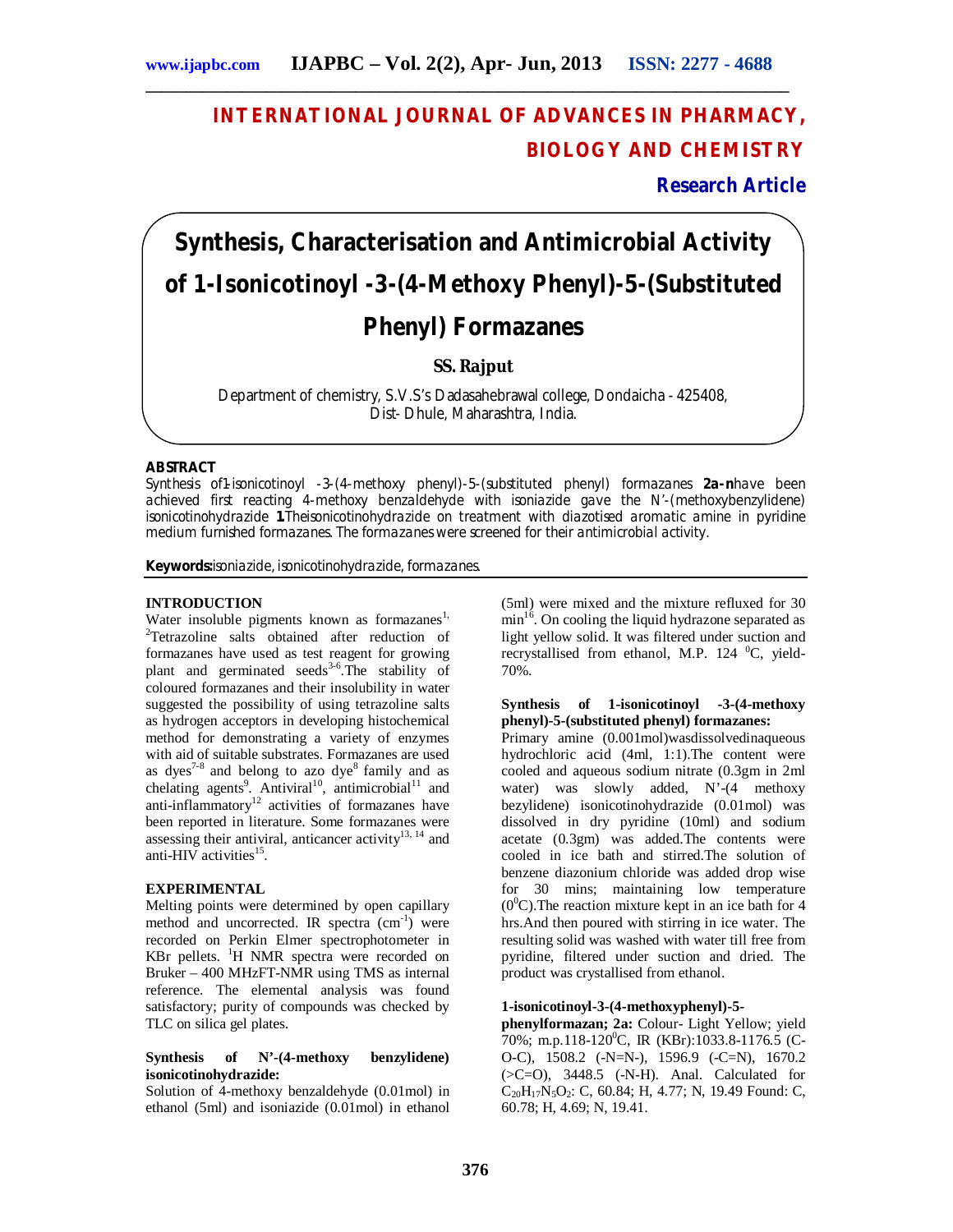# **5-(2-chlorophenyl)-1-isonicotinoyl-3-(4-**

**methoxyphenyl)formazan; 2b:**Colour- Brown; yield 68.94 %; m.p. 132-133<sup>0</sup>C. IR (KBr): 1033.8-1172.6 (C-O-C), 1415.7 (-N=N-), 1600.8 (-C=N), 1678 (>C=O), 3444.6 (-N-H).Anal. Calculated for  $C_{20}H_{16}CIN_5O_2$ : C, 60.99; H, 4.09; N, 17.78 Found: C, 60.88; H, 3.99; N, 17.81.

## **5-(3-chlorophenyl)-1-isonicotinoyl-3-(4-**

**methoxyphenyl) formazan; 2c:**Colour- Brown; yield 62.61 %; m.p. 122-124<sup>0</sup>C. IR (KBr): 1033.8-1172.6 (C-O-C), 1411.8 (-N=N-), 1560 (-C=N), 1674 (>C=O), 3448.5 (-N-H).Anal. Calculated for  $C_{20}H_{16}CIN_5O_2$ : C, 60.99; H, 4.09; N, 17.78 Found: C, 60.88; H, 3.99; N, 17.81.

# **5-(4-chlorophenyl)-1-isonicotinoyl-3-(4-**

**methoxyphenyl) formazan; 2d:**Colour- Brown; yield 73.41 %; m.p. 82-83<sup>0</sup>C. IR (KBr):1029.9-1176.5 (C-O-C), 1496.7 (-N=N-), 1604.7(-C=N), 1678 ( $>$ C=O), 3452.3 (-N-H). <sup>1</sup>H-NMR (DMSOd 6 ): δ, 3.8 (s,3H,OCH3), 9.8 (s,1H,N- H), 8.7-8.3 (m,4H,-pyridine), 7.2-6.9 (m,4H, -C7H7O),7.6-7.4  $(m,4H, -C_6H_4Cl)$  . Anal. Calculated for  $C_{20}H_{16}CIN_5O_2$ : C, 60.99; H4.09; N17.78 Found: C, 60.88; H, 4.00; N, 17.74.

#### **1-isonicotinoyl-3-(4-methoxyphenyl)-5(2-**

**nitrophenyl)formazan; 2e:** Colour- Deep Brown; yield 60.54%; m.p. 130-132<sup>0</sup>C. IR (KBr): 1033.8-1168.8 (C-O-C), 1515.9 (-N=N-), 1604.7(-C=N), 1678 (>C=O), 3452.3 (-N-H). Anal.Calculated for  $C_{20}H_{16}N_6O_4$ : C, 59.40; H, 3.99; N, 20.78. Found: C, 59.34; H, 3.91; N, 20.81.

#### **1-isonicotinoyl-3-(4-methoxyphenyl)-5(3-**

**nitrophenyl) formazan**; **2f:** Colour- Brown; yield 62.76%; m.p. 134-135<sup>0</sup>C. IR (KBr): 1037.6-1176.5 (C-O-C), 1427.2 (-N=N-), 1568 (-C=N), 1672.2  $( >C=0)$ , 3403 (-N-H). <sup>1</sup>H-NMR (CDCl<sub>3</sub>), δ, 3.8 (s,3H,OCH3), 9.8 (s,1H,N- H), 8.7-8.2 (m,4H, pyridine ), 7.4-7.2 (m, 4H,  $-C_7H_7O$ ), 7.8-7.5 (m, 4H,  $-C_6H_4NO_2$ ); Anal. Calculated for  $C_{20}H_{16}N_6O_4$ : C, 59.40; H, 3.99; N, 20.78. Found: C, 59.34; H, 3.91; N, 20.81.

#### **1-isonicotinoyl-3-(4-methoxyphenyl)-5(4-**

**nitrophenyl) formazan; 2g:** Colour-Yellow; yield 60.30 %; m.p.  $130-131^{\circ}$ C. IR (KBr): 1033.8-1168.8 (C-O-C), 1515.9 (-N=N-), 1604.7(-C=N), 1678 (>C=O), 3452.3 (-N-H). Anal.Calculated for  $C_{20}H_{16}N_6O_4$ : C, 59.40; H, 3.99; N, 20.78. Found: C, 59.42; H, 3.91; N, 20.84.

## **1-isonicotinoyl-3-(4-methoxyphenyl)-5-o-**

**tolylformazan; 2h:** Colour- Deep Brown; yield 65.60%; m.p. 132-134<sup>0</sup>C. IR (KBr): 1033.8-1168.8 (C-O-C), 1515.9 (-N=N-), 1600.8 (-C=N), 1670.2  $(SC=O)$ , 3444.6  $(-N-H)$ . Anal.Calculated for

 $C_{21}H_{19}N_5O_2$ : C, 67.55; H, 5.13; N, 18.76. Found: C, 67.49; H, 5.00; N, 18.82.

#### **1-isonicotinoyl-3-(4-methoxyphenyl)-5-p-**

**tolylformazan; 2i:** Colour- Light Yellow; yield 70.42%; m.p. 122-123<sup>0</sup>C. IR (KBr): 1033.8-1176.5  $(C-O-C)$ , 1415.7 (-N=N-), 1608.5 (-C=N), 1678  $(\geq C=O)$ , 3452.3 (-N-H).<sup>1</sup>H-NMR(CDCl<sub>3</sub>),  $\delta$ , 3.8 (s,3H,OCH3), 2.3 (s,3H,-CH3) 9.8 (s,1H,N- H), 8.7- 8.5 (m, 4H,-pyridine), 7.1-6.9 (m, 4H,  $-C_7H_7$ ), 7.3-7.2 (m, 4H, -  $C_7H_7O$ ) . Anal. Calculated for  $C_{21}H_{19}N_5O_2$ : C, 67.55; H, 5.13; N, 18.76. Found: C, 67.58; H, 5.00; N, 18.71.

#### **1-isonicotinoyl-5-(2-methoxyphenyl)-3-(4-**

**methoxyphenyl) formazan; 2j:** Colour- Deep Brown; yield 73.50%; m.p. 123-125<sup>0</sup>C. IR (KBr): 1029.9-1172.6 (C-O-C), 1485.1 (-N=N-), 1596.9 (- C=N), 1666.4 ( $>C=O$ ), 3448.5 (-N-H). <sup>1</sup>H-NMR (CDCl<sub>3</sub>),  $\delta$ , 3.8 (s, 3H, OCH<sub>3</sub>), 4.2 (s, 3H, -OCH<sub>3</sub>) 9.8 (s, 1H, N-H), 8.7-8.0 (m, 4H, -pyridine), 7.2- 6.9 (m, 4H, -  $C_7H_7O$ ), 7.8-7.6 (m, 4H, -  $C_7H_7O$ )Anal. Calculated for  $C_{21}H_{19}N_5O_3$ : C, 64.77; H, 4.92; N, 17.98. Found: C, 64.82; H, 4.98; N, 18.10.

**1-isonicotinoyl-3, 5- bis (4-methoxyphenyl) formazan; 2k:** Colour- Deep Brown; yield 75.66%; m.p. 126-128<sup>0</sup>C. IR (KBr): 1033.8-1172.6 (C-O-C), 1415.7 (-N=N-), 1508.2 (-C=N), 1674.1 (>C=O), 3456.2 (-N-H). Anal.Calculated for  $C_{21}H_{19}N_5O_3$ : C, 64.77; H, 4.92; N, 17.98. Found: C, 64.71; H, 4.88; N, 18.89.

# **4-(((2-isonicotinoylhydrazono)(4 methoxyphenyl)methyl)diazenyl)benzene-**

**sulfonicacid;2l:**Colour-White; yield 53.94%; m.p. 134-136<sup>0</sup>C. IR (KBr): 1033.8-1168.8 (C-O-C), 1515.9 (-N=N-), 1600.8 (-C=N), 1670.2 (>C=O),  $3444.6$  (-N-H).<sup>1</sup>H-NMR (DMSO-d<sup>6</sup>),  $\delta$ ,3.8  $(s, 3H, OCH_3)$ , 9.8  $(s, 1H, N-H)$ , 11.8  $(s, 1H, -SO_3H)$ , 8.7-8.3 (m,4H,-pyridine), 7.0-6.9 (m,4H, - C7H7O  $(7.7-7.6$  (m, 4H,  $-C_6H_5SO_3$ ). Anal.Calculated for  $C_{20}H_{17}N_5O_5S$ : C, 54.66; H, 3.99; N, 15.94. Found: C, 54.62; H, 3.91; N, 15.88.

**4-(((2-isonicotinoylhydrazono) (4 methoxyphenyl) methyl) diazenyl) benzonicacid;2m:**Colour-White; yield 52.64%; m.p. 140-142<sup>0</sup>C. IR (KBr): 1033.8-1172.6 (C-O-C), 1485.1 (-N=N-), 1596 (-C=N), 1678 (>C=O), 3448 (NH), 3200 (-OH). Anal.Calculated for  $C_{21}H_{17}N_5O_4$ : C, 62.53; H, 4.25; N, 17.36. Found: C, 62.67; H, 4.18; N, 17.41.

**4-(((2-isonicotinoylhydrazono) (4 methoxyphenyl) methyl) diazenyl) naphthalene-1-sulfonic-acid;2n:**Colour-White; yield 44.36%; m.p. 138-140<sup>°</sup>C. IR (KBr): 1033.8-1168.8 (C-O-C), 1515.9 (-N=N-), 1604.7 (-C=N), 1674 (>C=O), 3444.6 (-N-H). <sup>1</sup>H-NMR (DMSO-d6),  $\delta$ , 3.8 (s, H,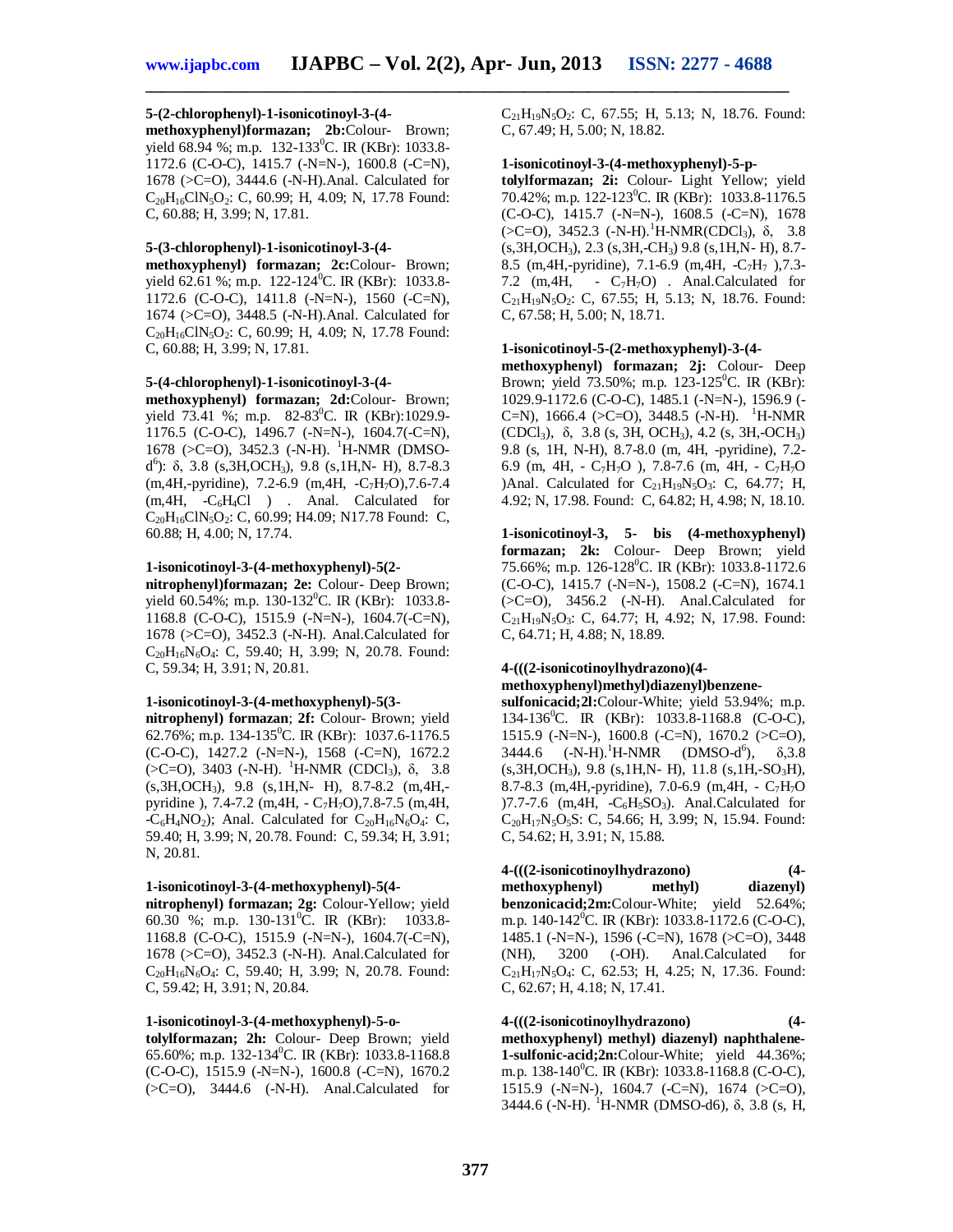OCH<sub>3</sub>), 9.8 (s, 1H, N- H), 11.8 (s, 1H,-SO<sub>3</sub>H), 8.7-8.3 (m, 4H, -pyridine), 7.0-6.9 (m, 4H, -  $C_7H_7O$ )7.7-7.6 (m,  $6H$ , -C<sub>10</sub>H<sub>7</sub>SO<sub>3</sub>). Anal.Calculated for  $C_{24}H_{19}N_5O_5S$ : C, 58.89; H, 3.91; N, 14.31. Found: C, 58.78; H, 3.89; N, 14.40.

### **Biological testing of compounds**

The synthesized compounds 2a-n were evaluated<br>in-vitro for antimicrobial activity against in-vitro for antimicrobial activity<br>Escherichia coli, Bacillus, Sa *Escherichia coli, Bacillus, Salmonella thphimurium, A.niger* at the concentration 1mg/ml by paper disc diffusion method using DMF as solvent and nutrient agar was employed as culture media. The result were obtained in the form of

cleaning zone and were noted after the period of incubation (at  $37^0C$  for 24-48 hrs). The zone of inhibitions were measured in mm and the data is presented in table-I.

# **RESULTS AND DISCUSSION**

In the present investigation the intermediate N'-(4 methoxy benzylidene)isonicotinohydrazide was obtained by the reaction of isoniazide with p-<br>methoxybenzaldehyde. The N'-(4-methoxy methoxybenzaldehyde. benylidene) isonicotinohydrazide on treatment with diazotised aromatic amines in pyridine medium furnished formazanes. The reaction sequence has been obtained in Scheme-1.



**SCHEME-I**